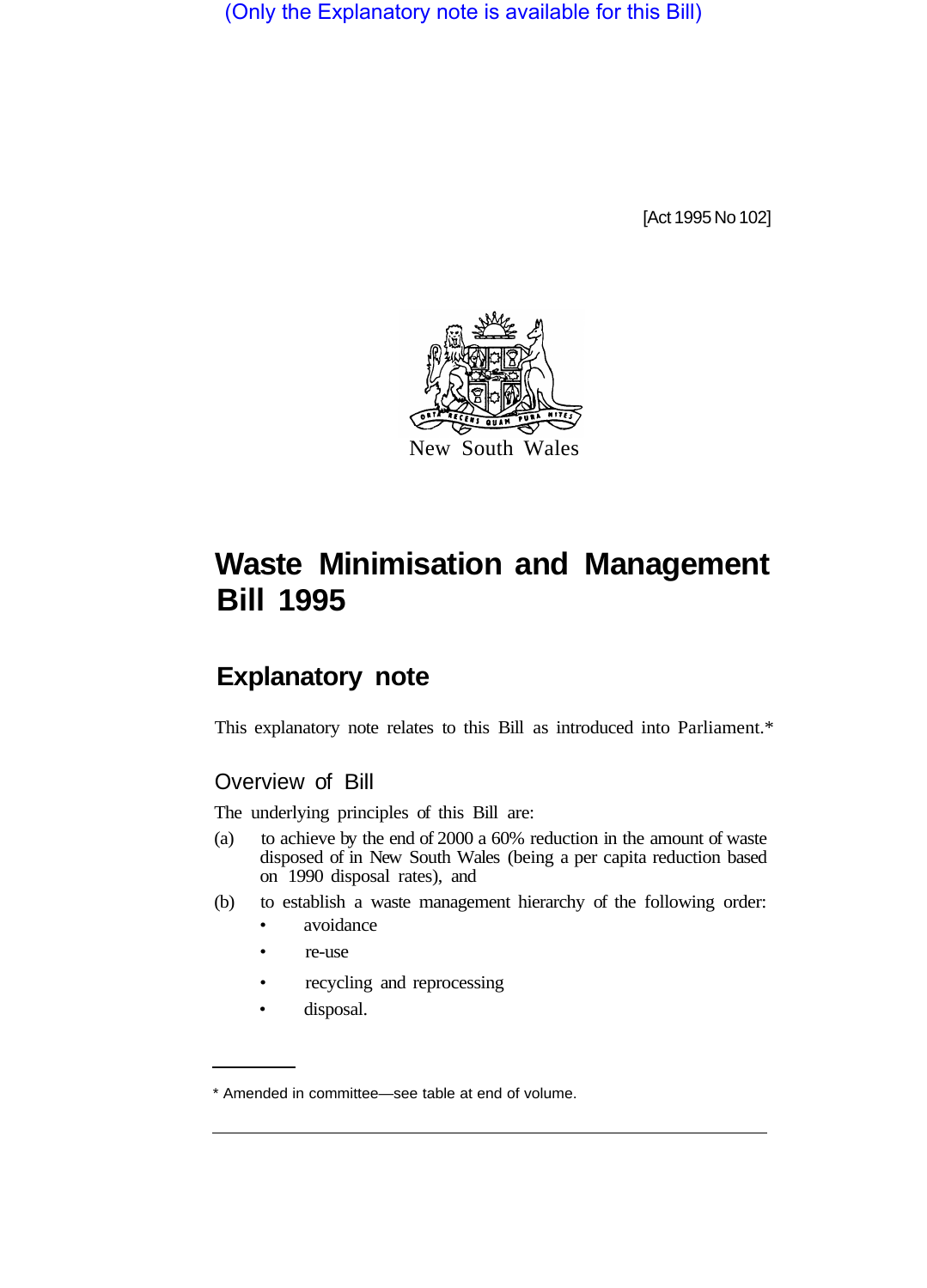Explanatory note

The objects of this Bill are as follows:

- to ensure that local government, industry and community  $(a)$ representatives are involved in the development of State wide waste policy,
- $(b)$ to minimise the consumption of natural resources and the final disposal of waste by encouraging the reduction of waste and the re-use and recycling of waste,
- to ensure that industry shares with the community the responsibility  $(c)$ for minimising and managing waste,
- $(d)$ to establish a framework for the regulation of waste facilities and waste activities.
- to promote and ensure the efficient resourcing of waste service  $(e)$ planning and delivery,
- $(f)$ to achieve integrated waste planning and services on a regional basis,
- to promote and ensure environmentally responsible transporting,  $(g)$ reprocessing and handling o f waste,
- to provide appropriate sanctions for unlawful waste disposal.  $(h)$

This Bill replaces the limited licensing and regulatory scheme set out in the *Waste Disposal Act 1970* with a more extensive scheme applying throughout the State. It also provides for the establishment of public authorities (called Waste Planning and Management Boards) that will have the responsibility for planning and managing waste services in certain regions. This Bill also includes significant new measures designed to reduce the amount of waste being created in New South Wales.

# Outline of provisions

#### **Part 1 Preliminary**

Part 1 **(clauses 1–5)** specifies the name and provides for the commencement of the proposed Act, sets out the objects of the proposed Act, states that the proposed Act binds the Crown, and defines certain terms used in the proposed Act. The term *waste* has an inclusive meaning (eg it includes any discarded, rejected, unwanted, surplus or abandoned substance, or any substance prescribed by the regulations).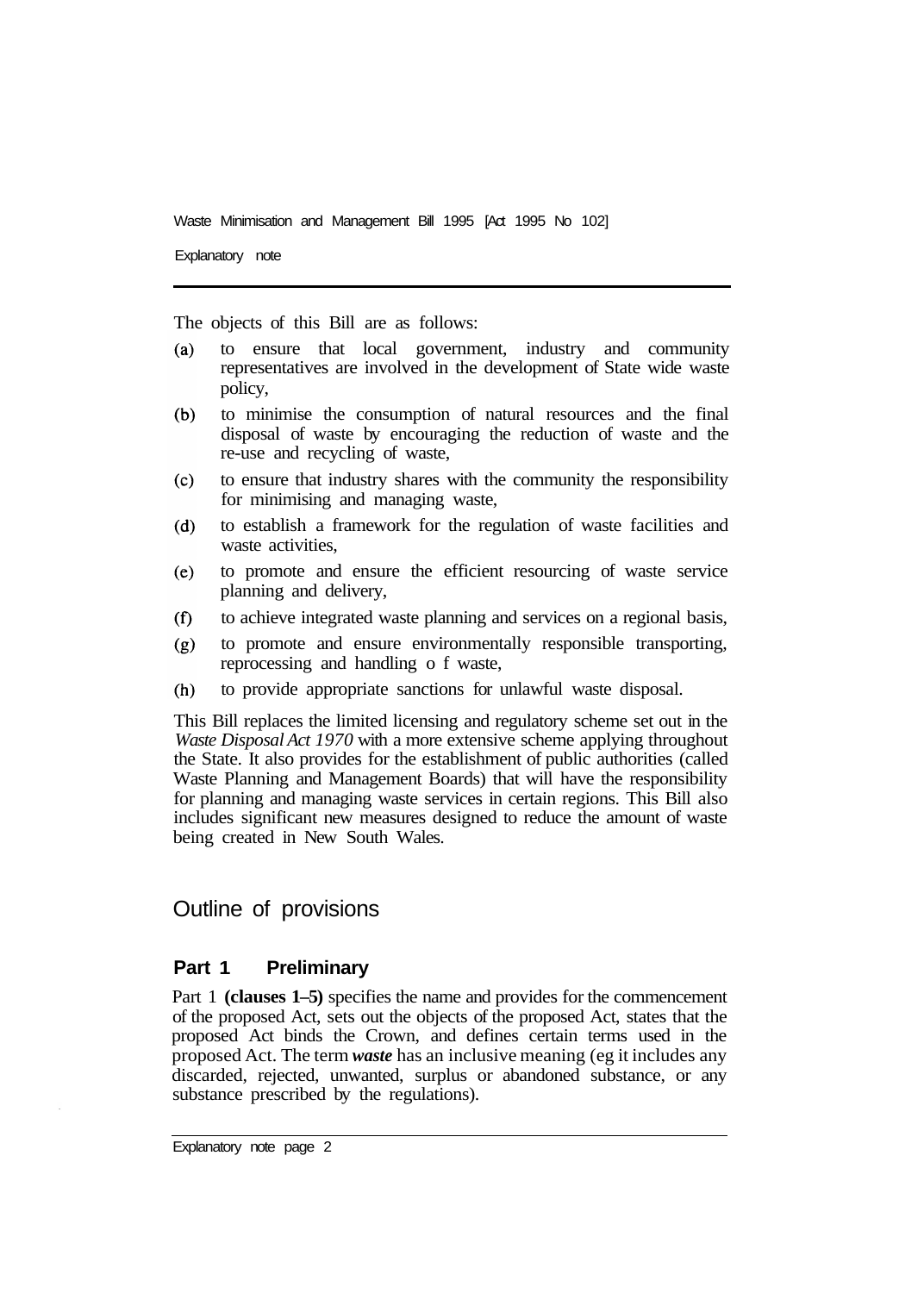Explanatory note

#### **Part 2 State waste planning and policy**

Part 2 **(clauses 6–8)** establishes the State Waste Advisory Council ("SWAC") for the purpose of ensuring cross-sectoral input in the development and implementation of Statewaste planning and policy. SWAC has the function of advising the Minister and the Environment Protection Authority (the "EPA") on such matters as waste reduction priorities and the need for legislative change.

# **Part 3 Regional waste planning and management**

Part 3 **(clauses 9-29)** provides for the formation of waste management regions, and for the constitution and functions of statutory corporations known as Waste Boards. A waste management region is a region that will comprise certain local government areas, but before a council's area is included in a region, the council will have the opportunity to make submissions as to the formation of the region. A council can also seek to be excluded from a waste management region, but certain criteria must be met if it is to be excluded.

Once a waste management region is formed, **clause 13** provides for the constitution of a Waste Board in respect of the region. A Waste Board will have directors appointed by the Minister (a general manager and up to 8 persons nominated by the constituent councils). The directors are to manage and control the affairs of the Waste Board, and the Minister can give the directors written directions as to the functions of the Waste Board.

The functions of a Waste Board **(clause 18)** include establishing management and charging policies for the waste services provided by the constituent councils. A Waste Board can also enter into arrangements for the carrying out of waste and recycling services in the region, and charge fees for any of the services it provides. A Waste Board can also require contributions from the constituent councils in order to finance the Waste Board's arrangements.

A Waste Board must prepare and implement a regional waste plan approved by the Minister **(clause 19).** The plan is to include proposed strategies and targets for managing and reducing waste and an implementation program identifying the action that is to be taken. A Waste Board must also report to the Minister on the implementation of its plan. The constituent councils of the waste management region must comply with the regional plan. **Clause 23** provides that a Waste Board commits an offence if it fails to prepare a regional waste plan or to implement its plan.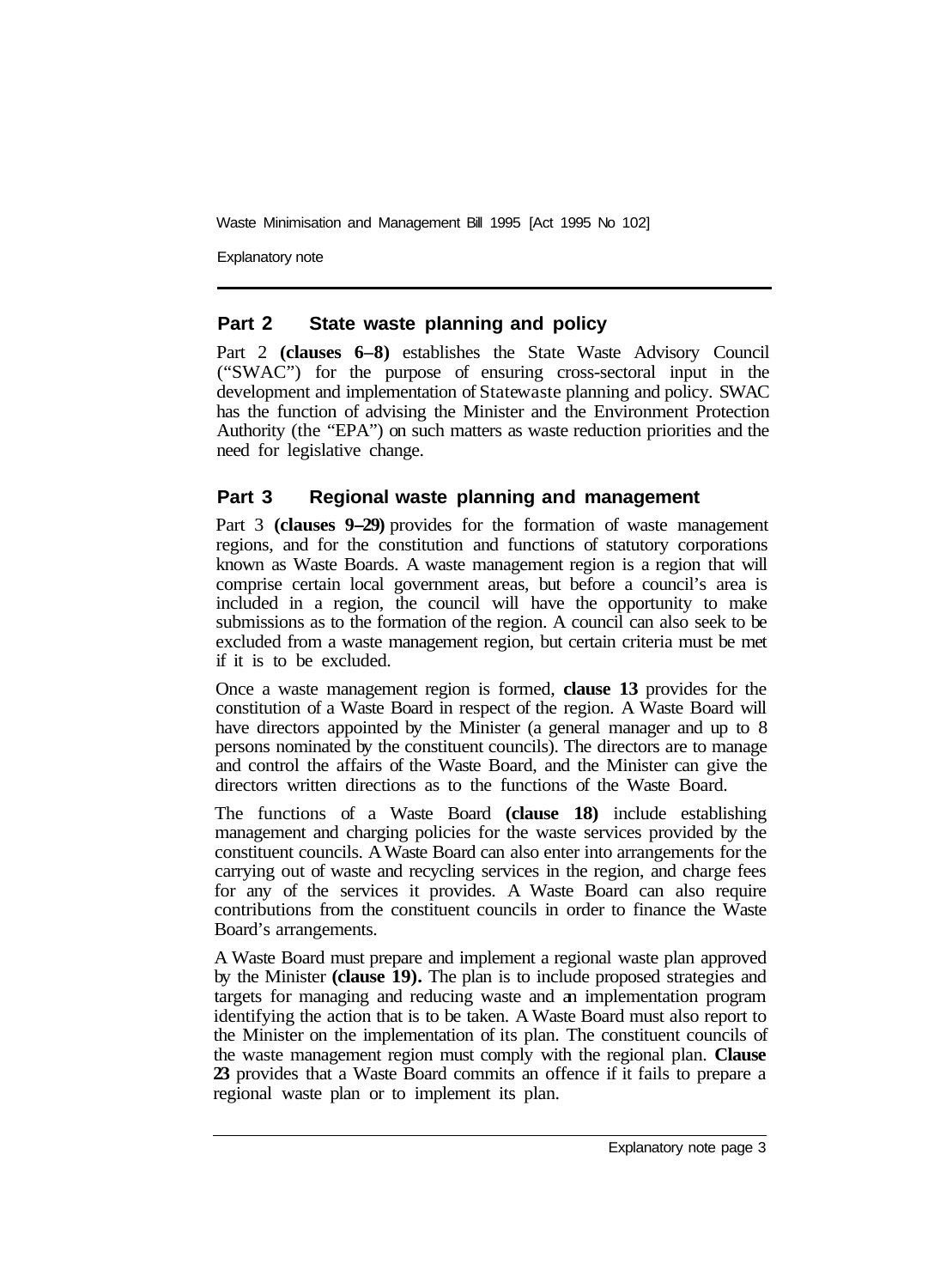Explanatory note

The rest of Part 3 is concerned with general provisions relating to Waste Boards (eg employment of staff, power to delegate functions to constituent councils, investment powers, and the requirement to keep money provided by the government in a separate account). **Clause 28** provides for the removal of directors and for the appointment of an administrator to replace the directors if the Waste Board has failed to do certain things (including implementing its regional waste plan). A Waste Board may be dissolved by an order by the Governor **(clause 29).** 

# **Part 4 Industry waste reduction**

Part 4 **(clauses 30-43)** provides for the preparation and implementation of industry waste reduction plans ("IWRPs") and for other industry/producer responsibility schemes. An IWRP is to be prepared and implemented by certain industries and applies to the industry members (eg persons who manufacture, import or sell products or items that create waste or result in the creation of waste). An IWRP may set waste reduction targets and provide that certain requirements must be met **(clause 31).** 

The Minister will determine whether an IWRP is to be prepared, but an industry can nominate itself for an IWRP **(clause 32).** The EPA must give public notice that an IWRP is to be prepared, and it can require industry members to provide certain information to the EPA (eg what the member has done about waste management and reduction in the past) **(clauses 33–34).**  The EPA then provides a report to the Minister on the scope of the proposed IWRP **(clause 35).** 

An IWRP is to be prepared either by the industry concerned based on a negotiation process **(clause 36)** or by the EPA without negotiation **(clause 37),** and comes into force when it is approved by the Minister and notice of approval is published in the Gazette **(clause 38).** The EPA can direct an industry member to rectify the contravention by the member of an IWRP, and it will be an offence not to comply with the direction **(clause 39).** 

Part 4 also enables regulations to be made prohibiting or restricting the sale of prescribed products in prescribed circumstances, and requiring the implementation of recycling, re-use or take-back and utilisation schemes **(clauses 40–43).**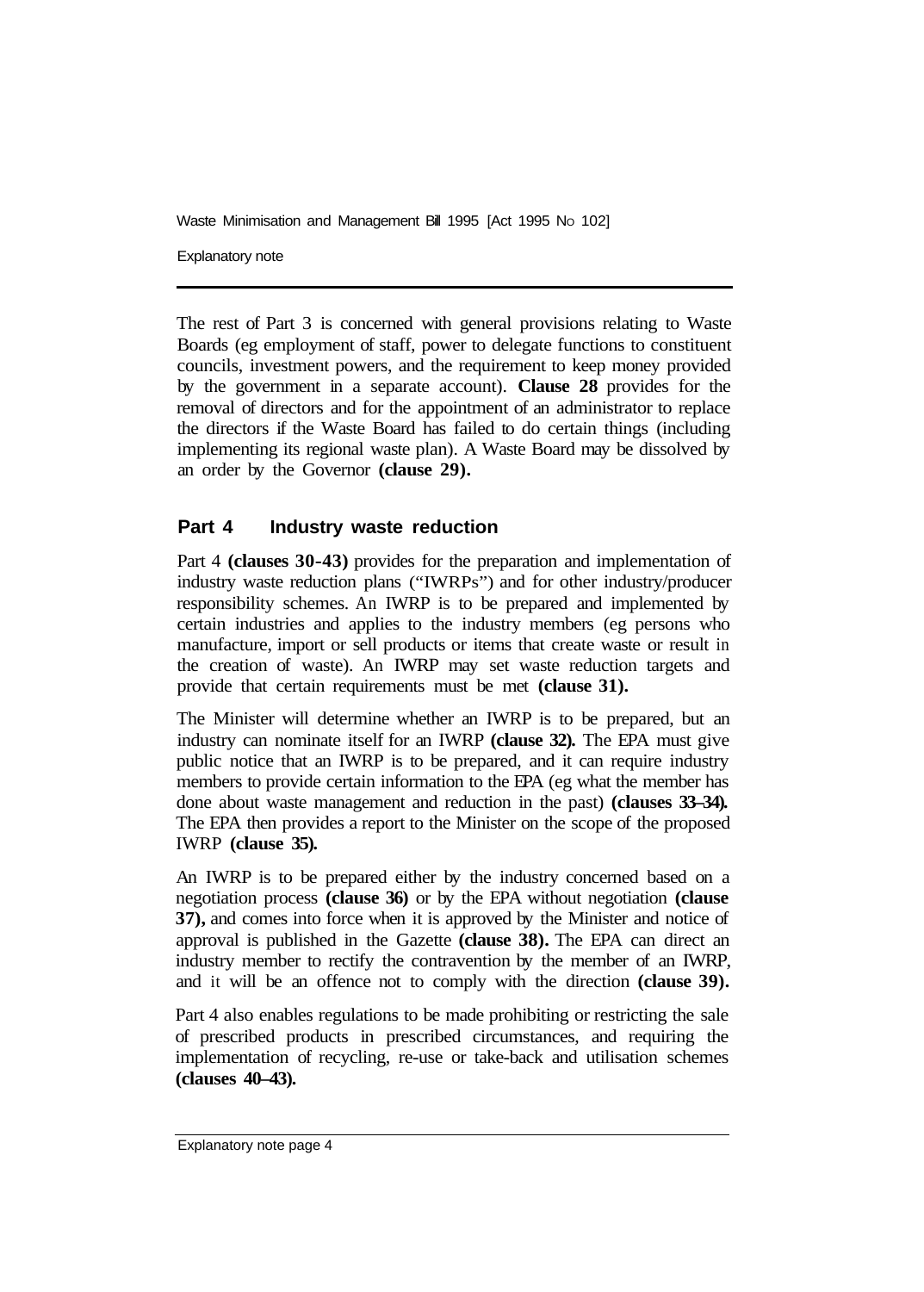Explanatory note

## **Part 5 Licences**

Part 5 **(clauses 44–62)** establishes a licensing scheme that will require occupiers of waste facilities, persons who carry out waste generating or handling activities and persons who transport waste to be licensed under the proposed Act. The regulations will specify the waste facilities, waste activities and types of waste affected by the licensing scheme.

The EPA may require an application for a licence to be accompanied by an environmental management plan. The regulations may also provide for the remittal, reduction and refunding of the prescribed application fee **(clause 47).** With respect to putrescible landfill sites, **clause 48** provides special licensing arrangements requiring a public authority to exercise control over the facility in relation to environmental matters.

The EPA is to take certain matters into consideration in determining licence applications **(clause 49).** Licences are in force for a period of one year and may be renewed from time to time. The applicant may request a shorter period, and the EPA may approve the transfer of licences **(clause 50).** The EPA is required to maintain a register of licences that is to be made available for public inspection. **Clause 52** enables the EPA to revoke or suspend a licence.

The EPA can grant licences subject to conditions or unconditionally and it will be an offence to contravene the conditions of a licence **(clauses 53–54).** The conditions that may be imposed on a licence include the matters referred to in **clauses 55–57,** and the EPA can amend the conditions attached to a licence.

**Clause 59** requires the last licensee of a controlled waste facility to submit to the EPA a post-closure plan for approval by the EPA. Such a plan is to provide for such matters as a post-closure monitoring and maintenance program.

**Clauses 60–62** authorise the EPA to require a controlled waste facility licence holder to provide a financial assurance for the purpose of ensuring that site remediation work is carried out either during or after the licence period. A financial assurance can be imposed as a condition of the licence, and it can be called on by the EPA if licence conditions relating to site remediation work are contravened or if the EPA incurs costs in taking action covered by the financial assurance.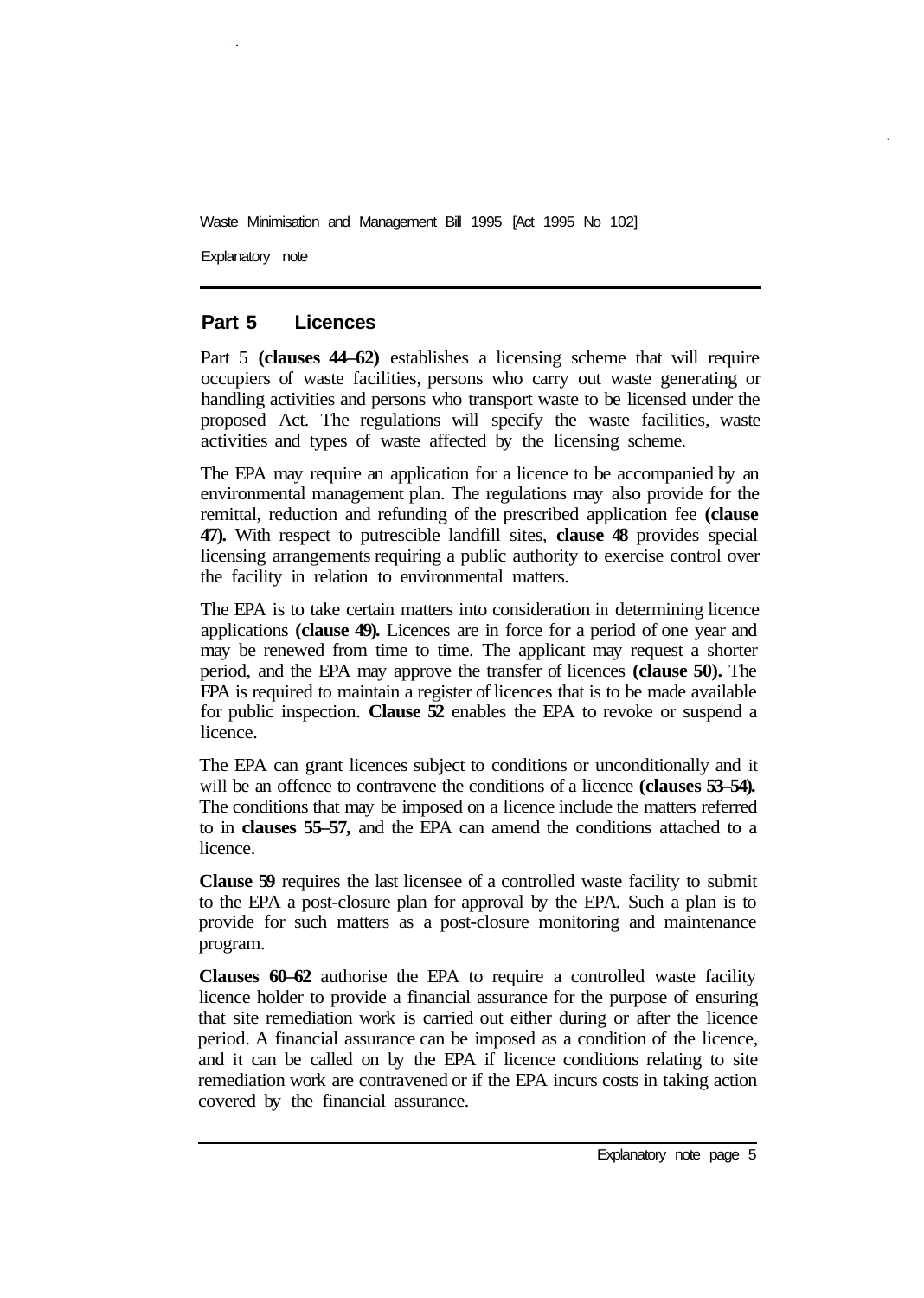Explanatory note

#### **Part** *6* **Waste disposal offences**

**Clause 63** prohibits a person from disposing of waste on land without lawful authority. The owner of the waste also commits an offence unless the owner can prove that the owner had no control over, and took reasonable precautions to prevent, the disposal of the waste without lawful authority.

**Clause 64** makes it an offence for the owner or occupier of land to cause, permit or allow the land to be used as a waste facility without lawful authority.

# **Part 7 Enforcement provisions**

Part 7 **(clauses 65-71)** contains provisions enabling authorised officers to give directions with respect to certain matters relating to waste and to require information to be given, enabling the EPA to give directions to occupiers of unlicensed waste facilities, enabling the EPA to require a person to provide certain information about waste related matters, enabling the EPA to inquire into and make a report and recommendation to the Minister on matters relating to waste, and to require a person to provide information in relation to such an inquiry and to attend before the EPA to give evidence, and enabling authorised officers to conduct investigations, to enter waste facilities and certain other premises, to make inquiries and to exercise certain other powers. **Clause 71** provides for the issue of search warrants authorising the entry of certain premises for the purpose of investigating alleged contraventions of the proposed Act.

## **Part 8 Financial provisions**

**Clause 72** requires the occupier of a controlled waste facility (other than a facility used solely for the purposes of reprocessing waste) to pay the EPA a contribution prescribed by the regulations in respect of the waste received at the waste facility.

**Clause 73** establishes the Waste Management and Planning Fund and provides for how money in the Fund is to be allocated. **Clause 74** enables the EPA to invest the money in the Fund.

## **Part 9 Appeals and disputes**

Part 9 **(clauses 75–78)** provides for appeals to the Land and Environment Court regarding licensing decisions by the EPA or notices to rectify contraventions of industry waste reduction plans and for the resolution of disputes between the EPA and public authorities with respect to licensing decisions by the EPA.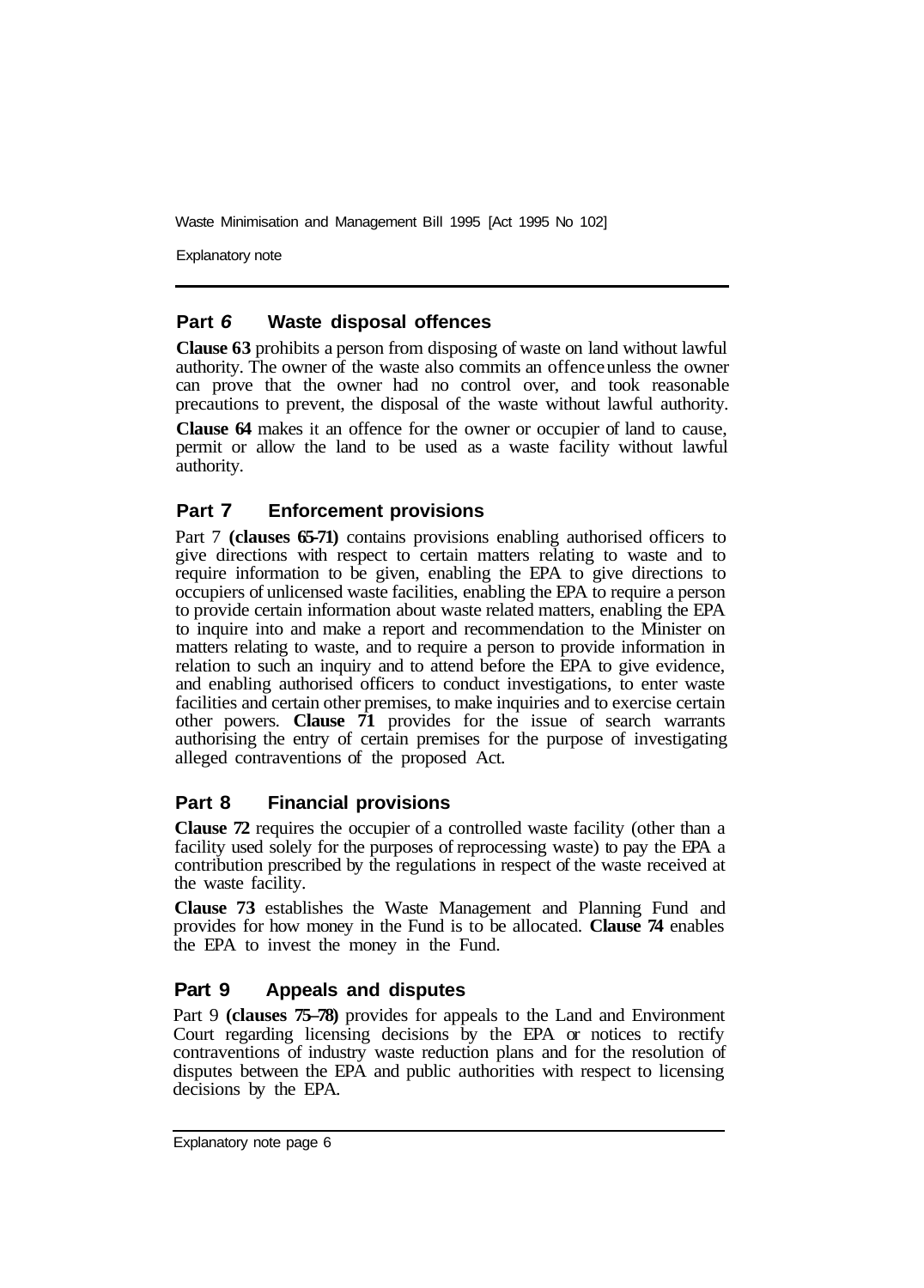Explanatory note

#### **Part 10 Miscellaneous**

Part 10 **(clauses 79–90)** contains provisions enabling the Minister to delegate certain functions to the EPA, relating to the appointment of authorised officers, providing for certificate evidence of certain matters under the proposed Act, enabIing the EPA to charge for services supplied by it under the proposed Act, providing for the service of notices to persons under the proposed Act, prohibiting the making of false statements, restricting a person from disclosing information obtained in connection with the administration or execution of the proposed Act and enabling the Governor to make regulations for the purposes of the proposed Act. The remainder of Part 10 contains machinery provisions that give effect to Schedule 5 (Savings and transitional provisions) and Schedule 6 (Amendment of Acts), repeal the regulations made under the *Waste Disposal Act 1970* and provide for the proposed Act to be reviewed by the Minister after 5 years.

**Schedule 1** contains provisions relating to the members and procedure of the State Waste Advisory Council.

**Schedule** 2 will contain the descriptions of waste management regions formed under Part 3 of the proposed Act.

**Schedule 3** will contain the names of Waste Boards constituted under Part 3 of the proposed Act.

**Schedule 4** contains provisions relating to the directors of a Waste Board.

**Schedule 5** contains savings and transitional provisions, including a power to make regulations of a savings and transitional nature consequent on the enactment of the proposed Act.

**Schedule 6** contains amendments to Acts that are mainly consequential on the enactment of the proposed Act. The Acts to be amended consequentially are the *Clean Waters Act 1970,* the *Environmental Offences and Penalties Act 1989* (the "EOP Act"), the *Land and Environment Court Act 1979,* the *Local Government Act 1993,* the *Pollution Control Act 1970,* the *Protection of the Environment Administration Act 1991,* the *Public Finance and Audit Act 1983* and the *Search Warrants Act 1985.*